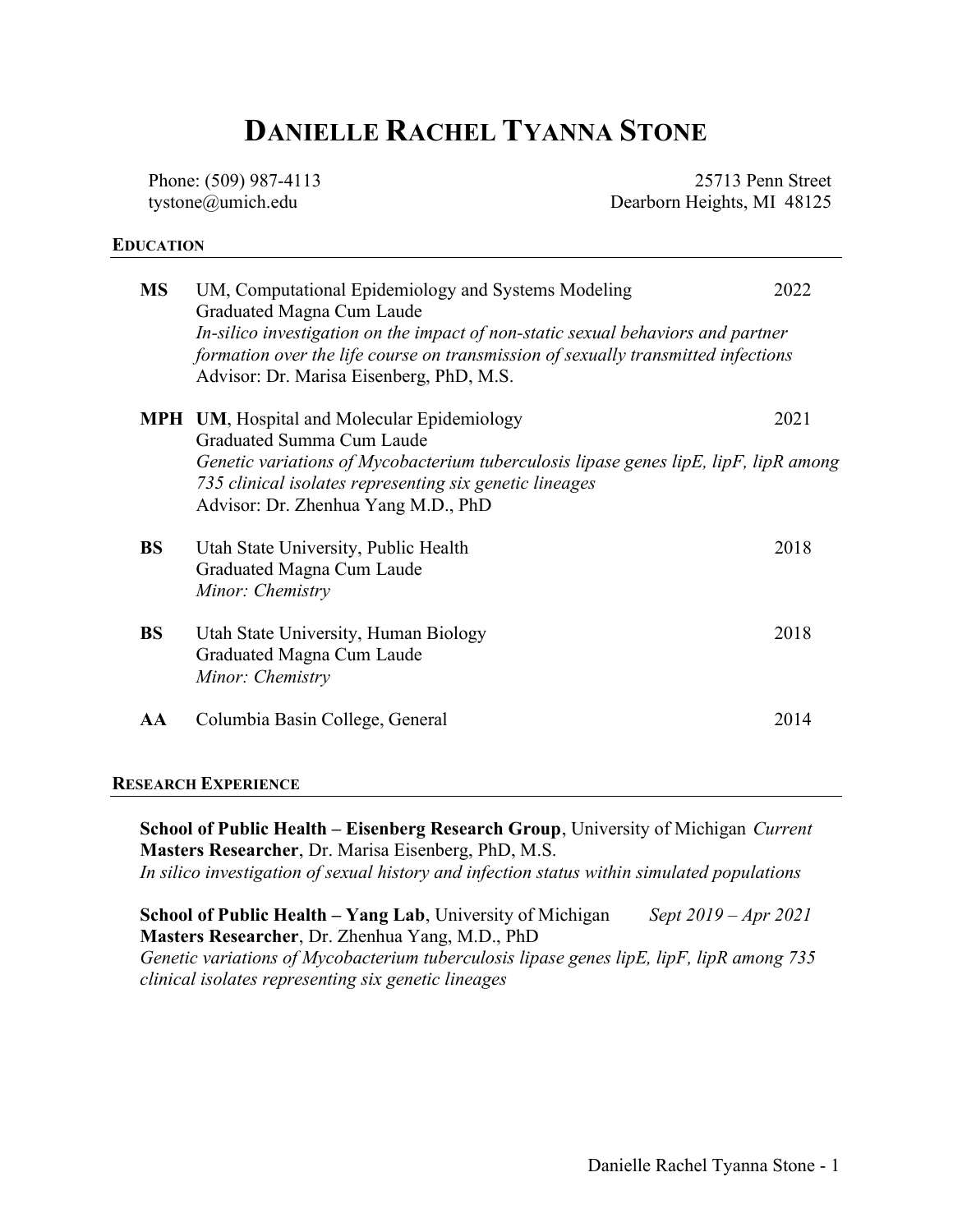## TEACHING EXPERIENCE

| University of Michigan, Ann Arbor, MI                  |                         |
|--------------------------------------------------------|-------------------------|
| PUBHLTH 512 Graduate Student Instructor, Epidemiology  | Jan 2022 – May 2022     |
| PUBHLTH 512 Graduate Student Instructor, Epidemiology  | Sep 2021 – Dec 2021     |
| $\rightarrow$ Nominated for Outstanding GSI Award 2022 |                         |
| PUBHLTH 512 Graduate Student Instructor, Epidemiology  | Jan $2021 -$ Apr $2021$ |
| EPID 600 Student Grader, Epidemiology                  | Sep 2020 - Dec 2020     |
|                                                        |                         |
| <b>Utah State University, Logan, UT</b>                |                         |
| Teaching Assistant, Biology – Environmental Toxicology | Jan $2018 -$ May $2018$ |
| Teaching Assistant, Biology - Public Health            | Aug 2017 - Dec 2017     |

### HONORS AND AWARDS

| David B. Drown Scholarship for Public Health<br>2016<br>Competitive scholarship awarded to only two undergraduate students enrolled in a public<br>health program who demonstrate stellar scholarship, character, need, and professional<br>promise |      |  |
|-----------------------------------------------------------------------------------------------------------------------------------------------------------------------------------------------------------------------------------------------------|------|--|
| <b>Jay R. West and Lorraine M West Endowed Scholarship</b><br>2017<br>Competitive scholarship granted only to a handful of students in the Biology department who<br>demonstrate academic achievement, financial need, and personal integrity       |      |  |
| University of Michigan School of Public Health MPH Deans Award                                                                                                                                                                                      | 2019 |  |
| University of Michigan School of Public Health MPH Deans Award                                                                                                                                                                                      | 2020 |  |
| University of Michigan School of Public Health MS Deans Award                                                                                                                                                                                       | 2021 |  |
| <b>COVID-19 Federal Emergency Fund Grant</b><br>Written to finance a workstation computer for MPH ILE                                                                                                                                               | 2020 |  |

### PRESENTATIONS AND INVITED LECTURES

Keynote Address, Genetic variations of Mycobacterium tuberculosis lipase genes,2/23/2021

Panel Presentation, Admitted Students Day,03/14/2020.

Keynote Address, "Vaping Awareness," River Heights Academy Presentation,11/21/2019

Keynote Address, "Antimicrobial Stewardship," USU Capstone Presentation 08/26/2017

Keynote Address, "DOE Respirator Reg. Update," Hanford Respirator Committee,07/2015